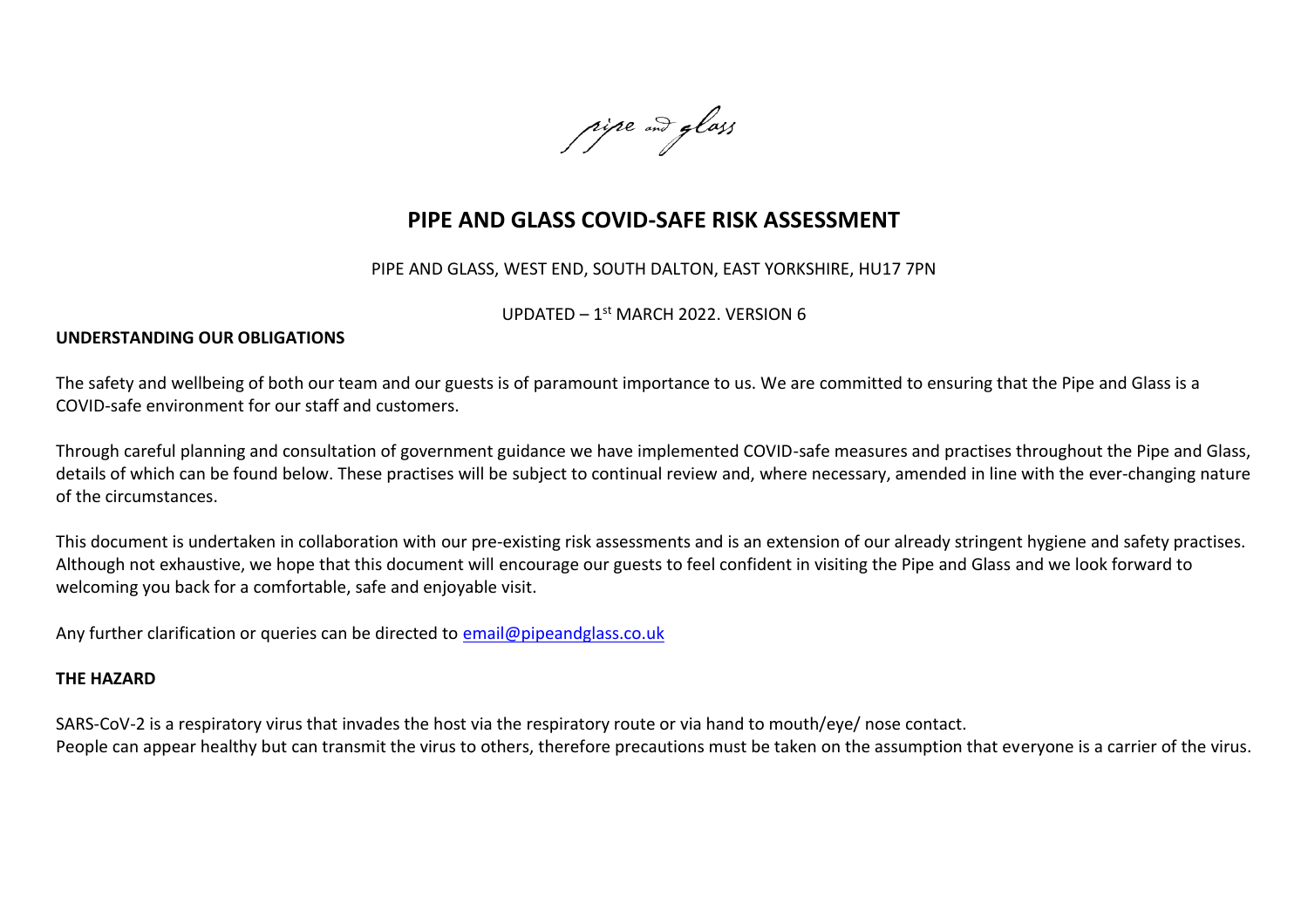## **THE RISK**

The transmission of COVID-19 is thought to occur mainly through respiratory droplets generated by coughing and sneezing, and through contact with contaminated surfaces.

## **OUR CONTROL MEASURES**

The below document outlines the control measures taken by the Pipe and Glass to minimise the risk to staff and customers in relation to our business activity and premises during COVID-19.

| <b>ACTIVITY OR LOCATION</b>                   | <b>CONTROL MEASURES</b>                                                                                                                                                                                                                                                                                                                                                                                                                                                                                                                                                                                                                                                                                                                                                                                                                                           |
|-----------------------------------------------|-------------------------------------------------------------------------------------------------------------------------------------------------------------------------------------------------------------------------------------------------------------------------------------------------------------------------------------------------------------------------------------------------------------------------------------------------------------------------------------------------------------------------------------------------------------------------------------------------------------------------------------------------------------------------------------------------------------------------------------------------------------------------------------------------------------------------------------------------------------------|
| <b>Employee Wellbeing</b><br>and Safety       | All staff to receive full the risk assessment. Followed by comprehensive training on the Pipe and Glass COVID-safe<br>$\bullet$<br>procedures, ensuring staff understand the transmission routes and how our amended practises will work to prevent these.<br>This training is supported by signage placed around prominent locations within the building.<br>Employees have the opportunity to discuss any concerns in relation to safe working practises with their manager at any<br>time.<br>Staff to wear clean uniform to each shift and excellent personal hygiene reiterated. Particularly, the need for regular,<br>$\bullet$<br>thorough hand washing and the avoidance of touching eyes, nose or mouth.<br>Additional hand wash sinks and sanitiser dispensers have been installed to support the increased frequency of hand<br>$\bullet$<br>washing. |
|                                               | Staff will be provided with optional face coverings to wear during their shift.<br>$\bullet$                                                                                                                                                                                                                                                                                                                                                                                                                                                                                                                                                                                                                                                                                                                                                                      |
| <b>Movement Around The</b><br><b>Premises</b> | Social distancing should be observed on the premises where possible.<br>$\bullet$<br>Customers will be asked to remain at their table throughout their meal in order to reduce movement around the<br>premises.<br>Amended pathways through the building, including food service routes, entrances, exits and access pathways to the toilets<br>$\bullet$<br>have been introduced.<br>As always, children will be welcome at the Pipe and Glass. It will be reiterated to the adults within the party that they are<br>$\bullet$<br>responsible for the children adhering to social distancing.<br>Where possible, doors will be fastened open to reduce touch points and allow natural ventilation.<br>$\bullet$<br>No crossing on the staircase between the ground floor and the private dining suite.<br>$\bullet$                                             |
| <b>Customer</b><br>Communication              | Customers have access to the Pipe and Glass COVID-safe Risk Assessment prior to their visit through our website and on<br>$\bullet$<br>request via email.<br>On arrival signage will be displayed at the entrance to the building.<br>$\bullet$                                                                                                                                                                                                                                                                                                                                                                                                                                                                                                                                                                                                                   |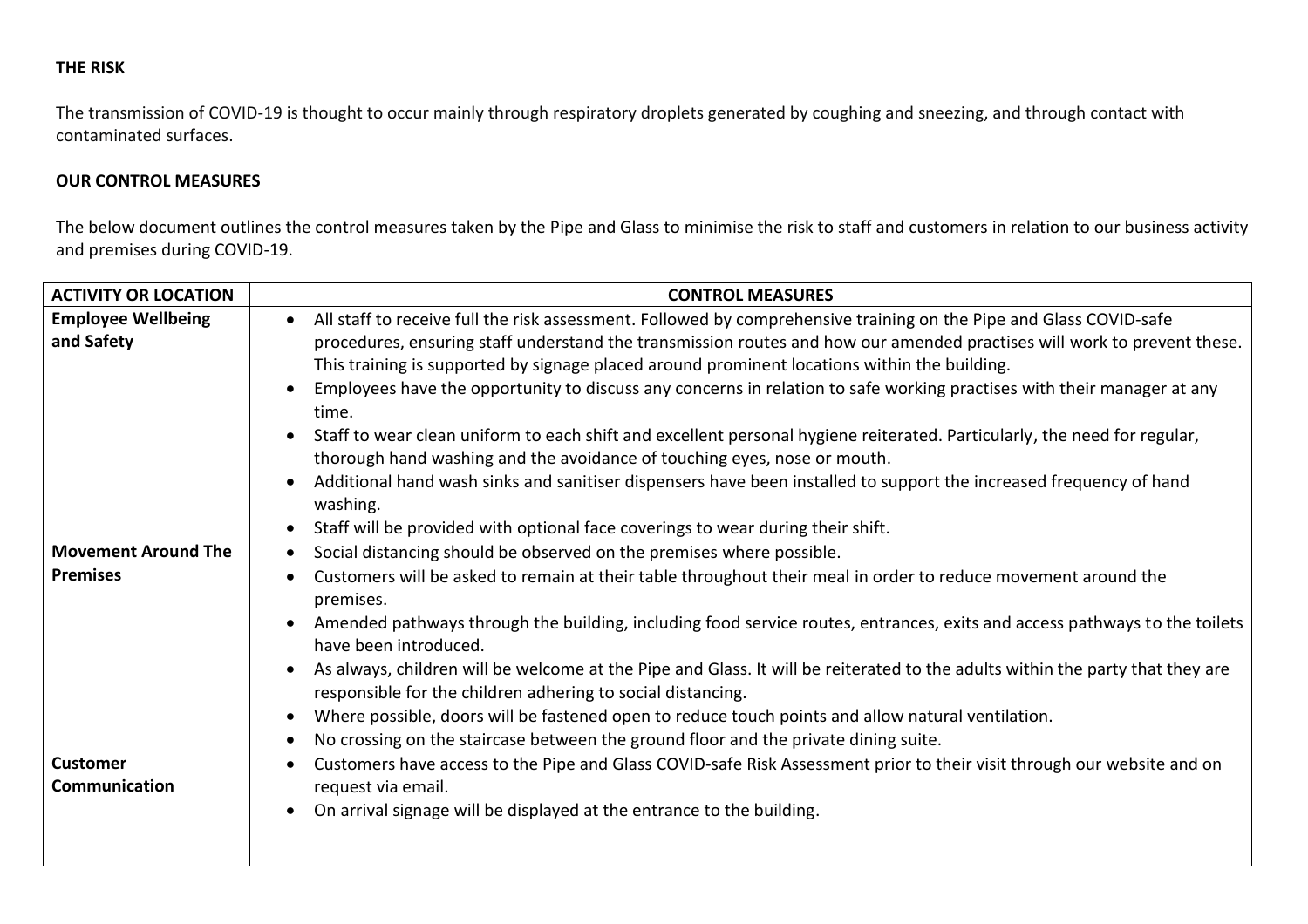| <b>Food Service</b><br>Including the restaurant,<br>bar and outdoor dining<br>areas | Guests will be permitted to enter the premises only if they do not have any symptoms of COVID-19.<br>$\bullet$<br>Sanitiser is readily available for guests throughout the premises.<br>$\bullet$<br>Customers will be served by one, or a reduced number of team members, for the duration of their visit<br>Table service only will be available. Customers will be asked not to approach the bar; no service will be available from<br>here.<br>When tables are vacated all table items and surfaces, including seating will be sanitised.<br>Thorough, scheduled and recorded cleaning of all identified high frequency touch points throughout the building. These<br>$\bullet$ |
|-------------------------------------------------------------------------------------|--------------------------------------------------------------------------------------------------------------------------------------------------------------------------------------------------------------------------------------------------------------------------------------------------------------------------------------------------------------------------------------------------------------------------------------------------------------------------------------------------------------------------------------------------------------------------------------------------------------------------------------------------------------------------------------|
|                                                                                     | high frequency points are constantly reviewed and addressed.                                                                                                                                                                                                                                                                                                                                                                                                                                                                                                                                                                                                                         |
|                                                                                     | Ambient music will be kept to a background level.<br>$\bullet$<br>Payments will be requested by card whenever possible, either contactless or through the terminal which will be sanitised<br>after each use.                                                                                                                                                                                                                                                                                                                                                                                                                                                                        |
| <b>Customer Toilet</b>                                                              | Sanitiser dispensers have been installed throughout the premises for guest and employee use.<br>$\bullet$                                                                                                                                                                                                                                                                                                                                                                                                                                                                                                                                                                            |
| <b>Facilities</b>                                                                   | Signage displayed to encourage good hygiene practises after using the toilet facilities.<br>$\bullet$                                                                                                                                                                                                                                                                                                                                                                                                                                                                                                                                                                                |
|                                                                                     | Contactless sensor taps installed in all toilet sinks and single use hand towels available for hand drying.<br>$\bullet$                                                                                                                                                                                                                                                                                                                                                                                                                                                                                                                                                             |
|                                                                                     | Importance of social distancing in toilet areas reiterated through signage.<br>$\bullet$                                                                                                                                                                                                                                                                                                                                                                                                                                                                                                                                                                                             |
|                                                                                     | Thorough, scheduled and recorded cleaning of toilets, including more frequent rubbish removal.<br>$\bullet$                                                                                                                                                                                                                                                                                                                                                                                                                                                                                                                                                                          |
| <b>Residential</b>                                                                  | Guests will not be permitted to enter the premises if they display any symptoms of COVID-19.<br>$\bullet$                                                                                                                                                                                                                                                                                                                                                                                                                                                                                                                                                                            |
| <b>Accommodation</b>                                                                | Room furnishings to be sanitised between guests, including decorative cushions and books.<br>$\bullet$                                                                                                                                                                                                                                                                                                                                                                                                                                                                                                                                                                               |
| <b>Including The Garden</b>                                                         | A turn down service will be available but only at the guests request.                                                                                                                                                                                                                                                                                                                                                                                                                                                                                                                                                                                                                |
| Rooms and The Old<br>Lambing Yard                                                   | All rooms will be cleaned to our usual high hygiene standards with additional sanitising of hand contact points such as<br>$\bullet$<br>door handles, light switches and remote controls.                                                                                                                                                                                                                                                                                                                                                                                                                                                                                            |
|                                                                                     | Pipe and Glass hand sanitisers will be provided in each room for guest use.<br>$\bullet$                                                                                                                                                                                                                                                                                                                                                                                                                                                                                                                                                                                             |
|                                                                                     | Disposable face coverings and gloves available to housekeeping staff.<br>$\bullet$                                                                                                                                                                                                                                                                                                                                                                                                                                                                                                                                                                                                   |
|                                                                                     | Rooms to be well ventilated naturally during cleaning.                                                                                                                                                                                                                                                                                                                                                                                                                                                                                                                                                                                                                               |
| <b>Emergency Evacuation</b>                                                         | In the case of an emergency, evacuation procedures should be followed. However, social distancing should be maintained<br>$\bullet$<br>where it is safe to do so.                                                                                                                                                                                                                                                                                                                                                                                                                                                                                                                    |
| <b>First Aid</b>                                                                    | All first aiders provided with disposable face guards and gloves to reduce risk of contamination.<br>$\bullet$                                                                                                                                                                                                                                                                                                                                                                                                                                                                                                                                                                       |